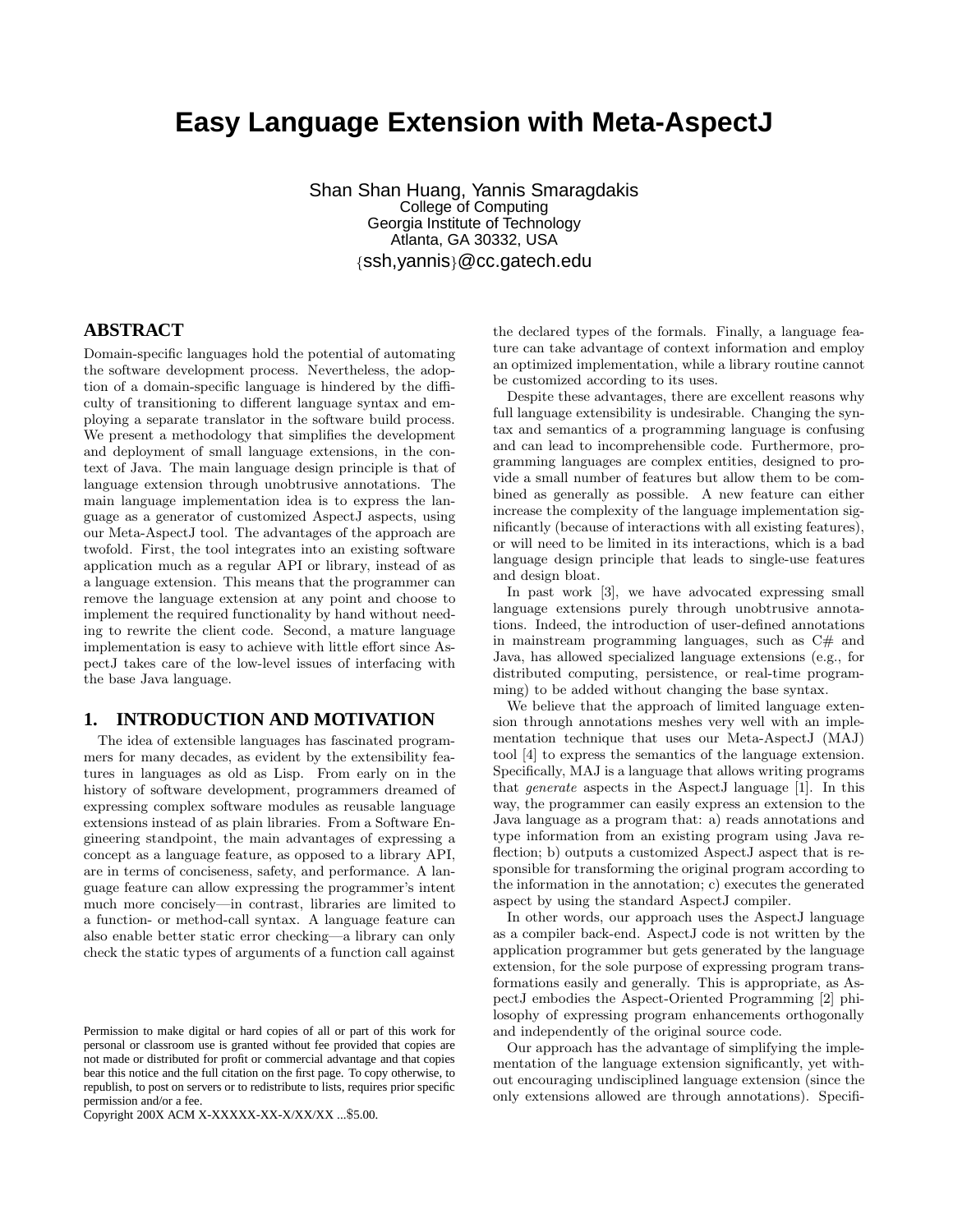cally, the approach leverages the engineering sophistication of the AspectJ compiler implementation and its provisions for dealing correctly with different Java language features. If a programmer were to replicate the same effort by hand, she would be likely to need to reproduce much of the AspectJ compiler complexity.

The purpose of this paper is to support the idea of implementing small language extensions as programs that produce aspects. We have recently implemented a number of such small extensions to Java and they all exhibit a striking simplicity. Specifically, we did not have to implement (or extend) a Java parser, we did not need to deal with syntax tree pattern matching and transformation, and we did not need to provide special handling for many Java complexities. The combined annotations-MAJ approach ensured that our small language extensions were implementable in a few hundreds of lines of code, without sacrificing generality in their conditions of use. We discuss two such extensions in detail, after first introducing the MAJ language.

#### **2. BACKGROUND: MAJ SYNTAX**

MAJ is an extension of Java that allows writing programs that generate AspectJ source code. MAJ offers two operators for creating AspectJ code fragments: '[...] ("quote") and #[...] ("unquote"). The quote operator creates representations of AspectJ code fragments. Parts of these representations can be variable and are designated by the unquote operator (instances of unquote can only occur inside a quoted code fragment). For example, the value of the MAJ expression '[call(\*  $*(...)$ ] is a data structure that represents the abstract syntax tree for the fragment of AspectJ code call  $(* (*).))$ . Similarly, the MAJ expression '[!within(#className)] is a quoted pattern with an unquoted part. Its value depends on the value of the variable className. If, for instance, className holds the identifier "SomeClass", the value of '[!within(#className)] is the abstract syntax tree for the expression !within(SomeClass).

MAJ also introduces a new keyword infer that can be used in place of a type name when a new variable is being declared and initialized to a quoted expression. For example, we can write:

infer pct1 =  $'$ [call(\* \*(..))];

This declares a variable pct1 that can be used just like any other program variable. For instance, we can unquote it:

```
infer adv1 = '[void around() : #pct1 { }];
```
This creates the abstract syntax tree for a piece of AspectJ code defining (empty) advice for a pointcut. Of course, since AspectJ is an extension of Java, any regular Java program fragment can be generated using MAJ.

We can now see a full MAJ method that generates a trivial but complete AspectJ file:

```
void generateTrivialLogging(String classNm) {
 infer aspectCode =
   '[ package MyPackage;
        aspect #[classNm + "Aspect"] {
          before : call(* #classNm.*(..))
          { System.out.println("Method called"); }
        }
   ];
```
System.out.println(aspectCode.unparse());

```
}
```
The generated aspect causes a message to be printed before every call of a method in a class. The name of the affected class is a parameter passed to the MAJ routine. This code also shows the unparse method that MAJ supports for creating a text representation of their code.

## **3. EXAMPLE 1: FILLING INTERFACE METHODS**

Our first language extension is simple but represents a good exposition example to our approach, since it can be defined very quickly and it is hard to implement with alternate means.

The Java language ensures that a class cannot declare to "implement" an interface unless it provides implementations for all of its methods. Nevertheless, this often results in very tedious code. For instance, it is very common in code dealing with the Swing graphics library to implement an event-listener interface with many methods, yet provide empty implementations for most of them because the application does not care about the corresponding events. The example code below is representative:

```
private class SomeListener
    implements MouseListener, MouseMotionListener
{
  public void mousePressed (MouseEvent event) {
    ... // do something
  }
  public void mouseDragged (MouseEvent event) {
    ... // do something
  \mathbf{I}// the rest are not needed. Provide empty bodies.
  public void mouseClicked (MouseEvent event) {}
  public void mouseReleased (MouseEvent event) {}
  public void mouseEntered (MouseEvent event) {}
  public void mouseExited (MouseEvent event) {}
 public void mouseMoved (MouseEvent event) {}
}
```
Of course, the programmer could avoid providing the empty method bodies on a per-interface basis, by associating each interface with a class that by default provides empty implementations of all interface methods. Then a client class can inherit the empty implementations and only provide implementations for the methods it needs. This pattern is indeed supported in Swing code (through library classes called adapters), but it is usually not possible to employ since the listener class may already have another superclass. Instead, it would be nice to provide a simple Java language extension implemented as an annotation. The implementation of the extension would be responsible for finding the unimplemented methods and supplying empty implementations by default (or implementations that just return a default primitive or null value, in the case of methods that have a return type). In this case, the above class could be written more simply as: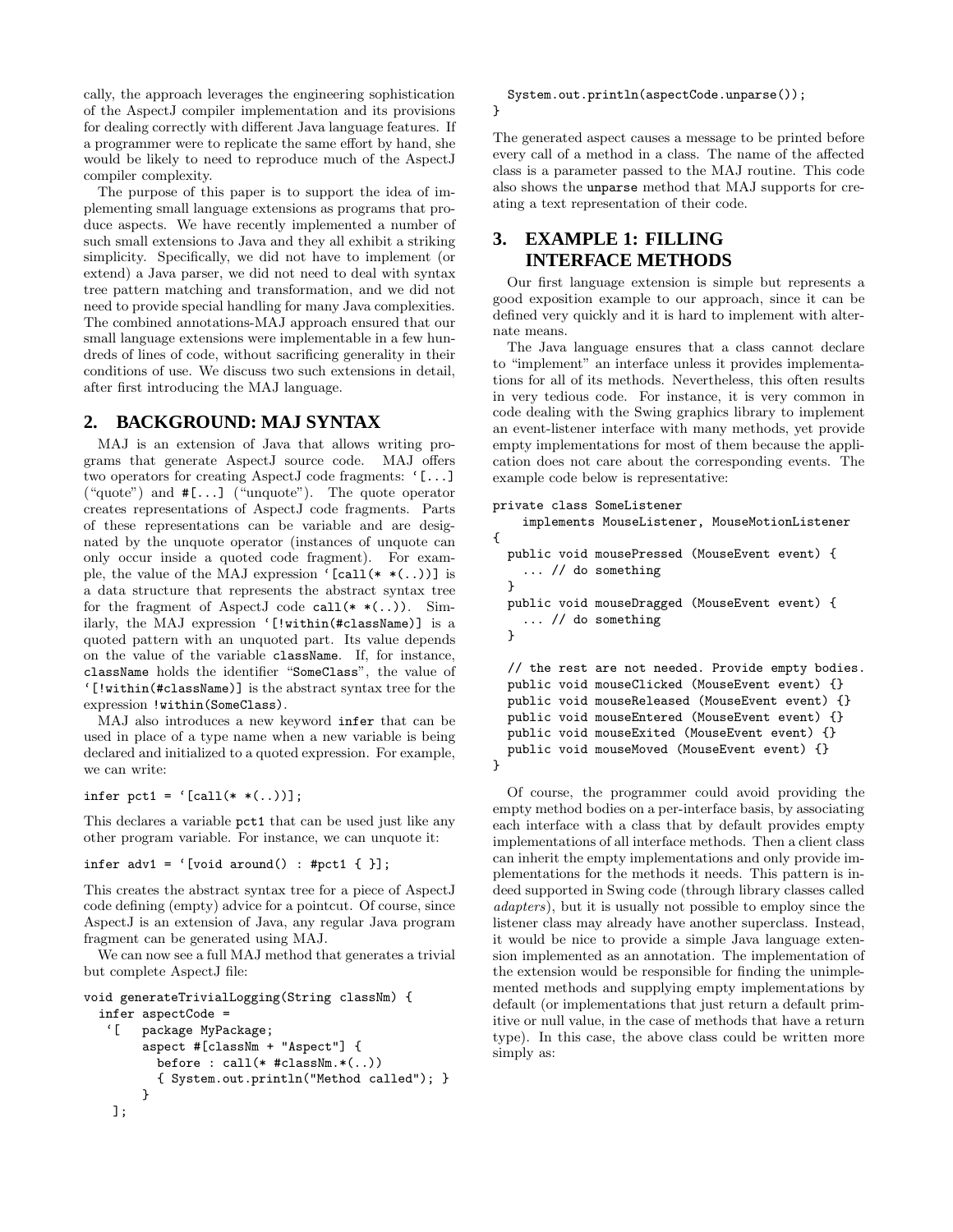```
@Implements ({"MouseListener","MouseMotionListener"})
public class SomeListener {
 public void mousePressed (MouseEvent event) {
    ... // do something
  }
 public void mouseDragged (MouseEvent event) {
    ... // do something
 }
}
```
Of course, this extension should be used carefully since it weakens the tests of interface conformance performed by the Java compiler.

We implemented the above Java extension using MAJ. The code for the implementation was less than 200 lines long, with most of the complexity in the traversal of Java classes, interfaces, and their methods using reflection. The code processes a set of given Java classes and retrieves the ones with an Implements annotation. It then finds all methods that are in any of the interfaces passed as arguments to the Implements annotation and are not implemented by the current class. For each such method, code is generated in an AspectJ aspect to add an appropriate method implementation to the class. For instance, the code to add the method to the class in the case of a void return type is:

#### infer newMethod =

```
'[ public void #methodName (#formals) {} ];
aspectMembers.add(newMethod);
```
Finally, the class needs to be declared to implement the interfaces specified by the annotation. This is easily done by emitting the appropriate AspectJ code:

```
infer dec = '[declare parents:
 #[c.getName()] implements #[iface.getName()]; ];
```
The final aspect (slightly simplified for formatting reasons) generated for our earlier listener class example is:

```
public aspect SomeListenerImplementsAspect1 {
 void SomeListener.mouseClicked(MouseEvent e) {}
 void SomeListener.mouseEntered(MouseEvent e) {}
 void SomeListener.mouseExited(MouseEvent e) {}
 void SomeListener.mouseMoved(MouseEvent e) {}
 void SomeListener.mouseReleased(MouseEvent e) {}
 declare parents:
     SomeListener implements MouseListener;
 declare parents:
     SomeListener implements MouseMotionListener;
```

```
}
```
This aspect performs exactly the modifications required to the original class so that it correctly implements the MouseListener and MouseMotionListener interfaces.

We invite the reader to consider how else this language extension might be implemented. Our approach of using annotations in combination with MAJ yielded a very simple implementation by letting AspectJ deal with most of the complexities of Java. Specifically, we did not have to deal with the low-level complexities of either Java source syntax or Java bytecode. For instance, we did not have to do any code parsing to find the class body or declaration that needs to be modified. Dealing with Java syntactic sugar, such as inner classes, was automatic. We did not need to do a

program transformation to add the implements clauses or the extra methods to the class. Similarly, we did not need to worry about the valid syntax for adding an implemented interface if the class already implements another.

### **4. EXAMPLE 2: LANGUAGE SUPPORT FOR OBJECT POOLING**

Our second example language extension addresses a common programming need, especially in server-side programming. Software applications often find the need for pooling frequently-used objects with high instantiation costs. We use the following database connection class as a running example:

```
public class DBConnection {
    public DBConnection(String dbURI,
                        String userName,
                        String password ) { ... }
    public void open() { ... }
    public void close() { ... }
}
```
The cost of an open() call is very high for a database connection. In applications concerned with performance, such as high-volume websites with lots of database requests, one often finds the need to pool database connections and keep them open, instead of repeatedly creating new ones and opening them.

Making a class such as DBConnection into a "pooled" class involves at the very least creating a pooling manager class that knows how to manage instances of the class being pooled. A different pooling manager class needs to be developed for each class being pooled, since the manager needs to have class-specific information such as how to instantiate a new instance of the class when the pool is running low (e.g., DBConnection objects are created by a constructor call, followed by an open() call), and how to uniquely identify objects of the same class that belong to different pools (e.g., DBConnection objects of different dbURI, userName, and password combinations need to be in different pools, and the pooling manager needs to understand which pool to fetch objects from when a request arrives).

We expressed the pooling concept as a language feature that can used transparently with any Java class, as long as some broad properties hold regarding its construction and instantiation interface. The rest of the application will be completely oblivious to the change. This facilitates the application of pooling after a large code base which uses the class in its non-pooled form has been developed. Using our extension, converting a class to a pooled class involves only 4 annotations: @pooled, @constructor, @request, and @release. For example, to convert the DBConnection class into a "pooled" class, and to adapt an existing code base to using the pooled functionality, the user only has the add the following annotations to the code:

@pooled(mgr=pooled.PoolTypes.BASIC, max=10, min=2) public class DBConnection {

**@constructor** public DBConnection(String dbURI,String userName, String password ) { ... }

#### @request

public void open() { ... }